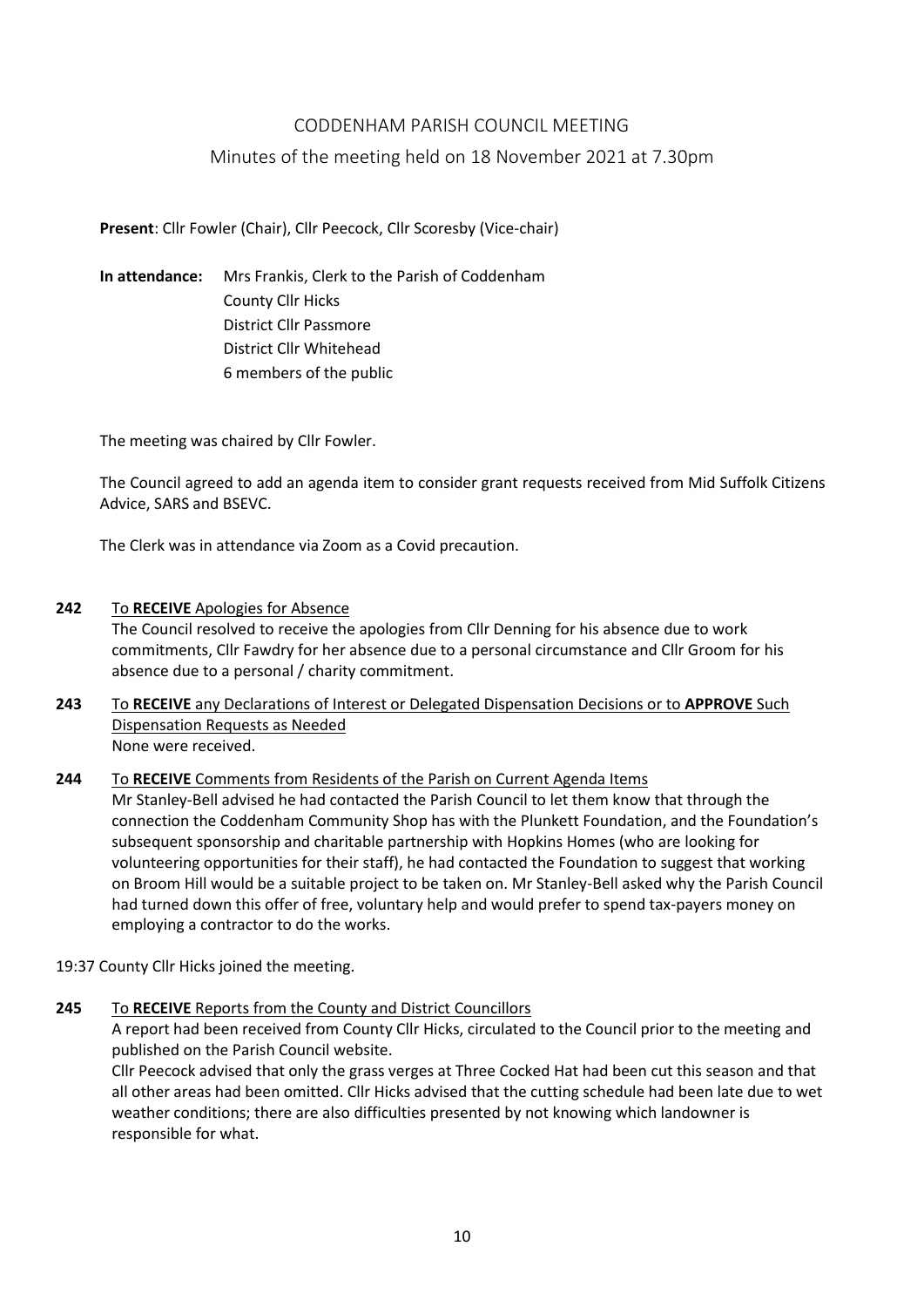Cllr Peecock considered it was unacceptable that three non-emergency road closures had taken place in the space of six days with no notification; Cllr Hicks shared parishioner's frustration and explained that Anglian Water is not required to give notice to close roads while they undertake works.

Cllr Peecock advised that the information / data to support any suppositions to support comments is not available with regards to the Suffolk County Council Designated Lorry Route consultation; Cllr Hicks advised that specific questions can be submitted for a response.

19:57 County Cllr Hicks left the meeting.

A report had been received from District Cllrs Passmore and Whitehead and circulated to the Council prior to the meeting.

Cllr Passmore advised he had contacted the MSDC Planning Enforcement Team with regards to an update on the Dukes Head site; he will forward any updates to the Parish Council as and when he receives them.

20:01 District Cllr Passmore left the meeting.

- **246** To **RECEIVE** the Report from the Coddenham Centre CIO Mr A MacPherson presented a report to the meeting.
- **247** To **RECEIVE** and **CONFIRM** the Minutes of the Parish Council meeting held on 16 September 2021 The minutes of the meeting, having been circulated to the Council prior to the meeting, were confirmed and signed as a true and accurate record of the meeting.
- **248** To **CONSIDER** any Matters Arising from the Minutes of the Parish Council Meeting held on 16 September 2021 There were no matters to consider.
- **249** To **RECEIVE** an Update from the Coddenham Parish Council Highways Working Group and to **AGREE** Actions as Required, including the Suffolk County Council (SCC) Designated Lorry Route (DLR) Consultation and Proposed SCC Road / Traffic Improvements for Coddenham DLR Consultation: Cllr Peecock advised he had been researching similar traffic and road situations to those of Coddenham, in the local area and proposed that these findings will need to be included in the Parish Council submission response. Cllr Peecock considered that not only should the DLR be removed but that the weight limit should be reduced throughout the village.

SCC Road / Traffic Improvements: this matter was deferred.

- **250** To **RECEIVE** the Churchyard Report, including Church Wall Repairs and Tree Works and to **AGREE**  Actions as Required There were no updates.
- **251** To **RECEIVE** an Update on the MSDC Business Rates Demand and to **AGREE** Actions as Required There were no updates.
- **252** FINANCE:

(i) to **APPROVE** the Schedule of Payments for October and November 2021 The Council unanimously approved the October schedule of payments for £6,918.82 net of VAT and the November schedule of payments for £320.28 net of VAT.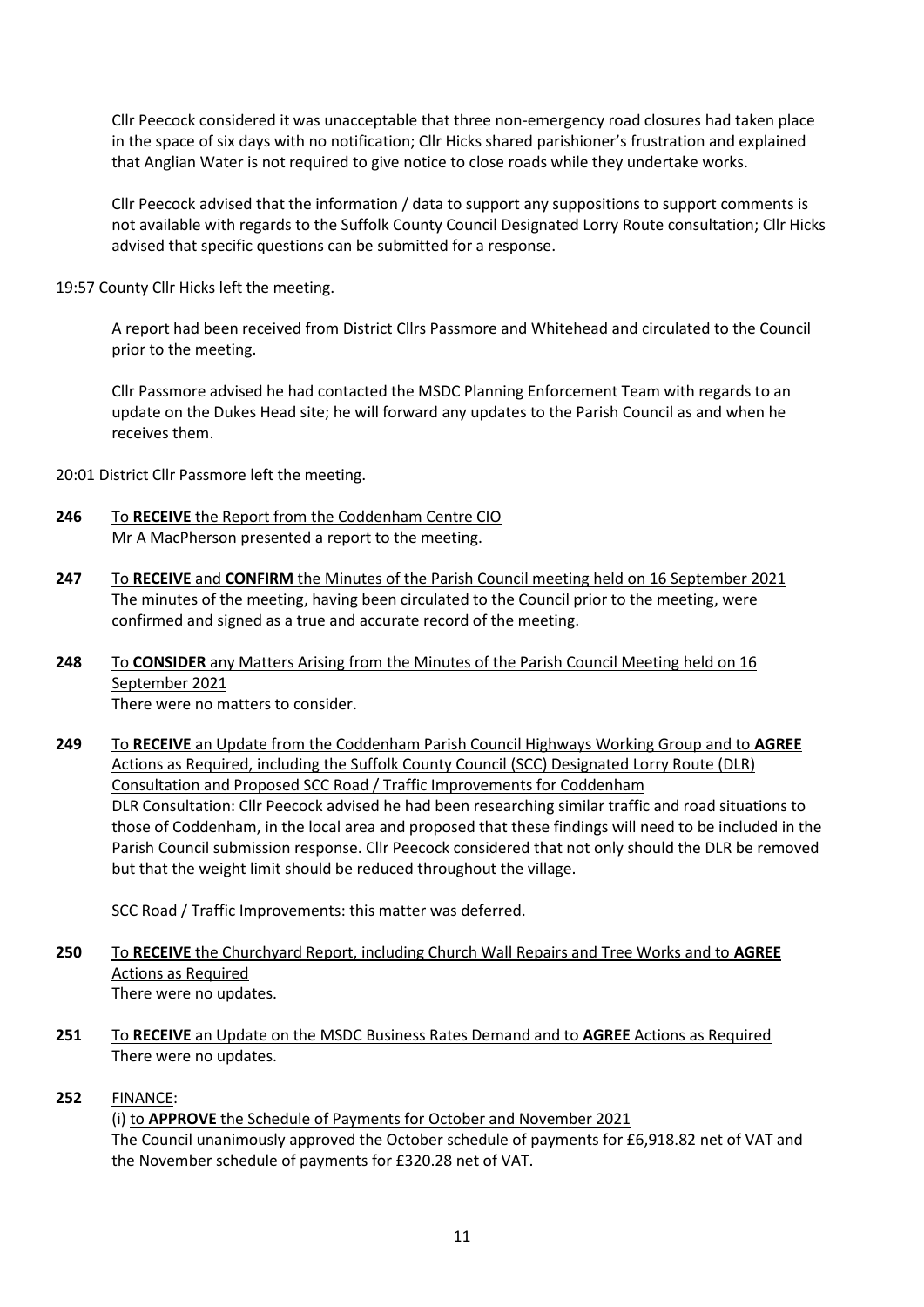## (ii) to **AGREE** the Bank Statement Balances and to **RECEIVE** the Budget and Precept Reports for September and October 2021

The bank statements had been scanned and circulated to the Council prior to the meeting; the Budget and Precept Reports for September and October 2021 had been circulated to the Council prior to the meeting. The Council agreed that the bank balances of £48,956.70 and £8,017.11 and £41,331.88 and £8,017.11 as reported, agreed to the bank statements.

(iii) to **CONSIDER** the 2022/23 Budget including Consideration of the Coddenham Centre CIO LGA 1972 s19(3) Request

Due to the reduced number of parish councillors present, this matter was deferred to the January 2022 meeting.

Representatives of the Coddenham Centre CIO expressed disappointment that their 2022/23 budget and funding request wasn't addressed.

#### iv) to **CONSIDER** Grant Requests

The Council agreed to award a grant of £100.00 to Citizens Advice Mid Suffolk. The Council agreed to award a grant of £50.00 to Suffolk Accident Rescue Service. The Council agreed not to award a grant to BSEVC.

- **253** To **CONSIDER** Planning Matters, including Receipt of the October 2021 Planning Schedule and Consideration of Application DC/21/05596, Land at Pipps Ford, A14 Slip Off to A140, Coddenham IP6 8LJ A copy of the October 2021 Planning Schedule had been circulated to the Council prior to the meeting. The Parish Council unanimously agreed to object to planning application DC/21/05596 and to submit a recommendation of refusal.
- **254** Autumn / Winter 2021 Parish Council Newsletter The Council unanimously agreed to accept the quote received from Gipping Press for £93.00.
- **255** To **AGREE** to Dispose of Records and Documents in Accordance with the Parish Council Policy This matter was deferred.

## **256** To **RECEIVE** the Draft Schedule of Works at Broom Hill, Coddenham and to **AGREE** Actions and Expenditure

Cllr Peecock referred to the public comments made earlier in the meeting alleging that the Parish Council had refused an offer of voluntary help; he refuted this statement, advising it was incorrect and went on to affirm that no one from the Parish Council had said this; no decision has been made by the Parish Council to refuse any offer of help. Cllr Peecock advised that the Parish Council is in the process of engaging with contractors and others to populate a plan. Some areas of Broom Hill would be safe / suitable for volunteers to work however there are also extremely dangerous areas only to ever to be worked on by professional contractors.

# **257** Clerk's Appraisal

Cllrs Fawdry and Peecock are to undertake the Clerk's Annual Appraisal.

20:40 6 members of the public left the meeting.

- **258** To **AGREE** the Councillor to Undertake the Next Review of the Systems of Internal Control Cllr Denning is to undertake the next quarterly Review of the Systems of Internal Control.
- **259** To **CONFIRM** the Date of the Next Meeting of the Parish Council The next meeting of the Parish Council will be held on 20 January 2022, 7.30pm at the Coddenham Centre.